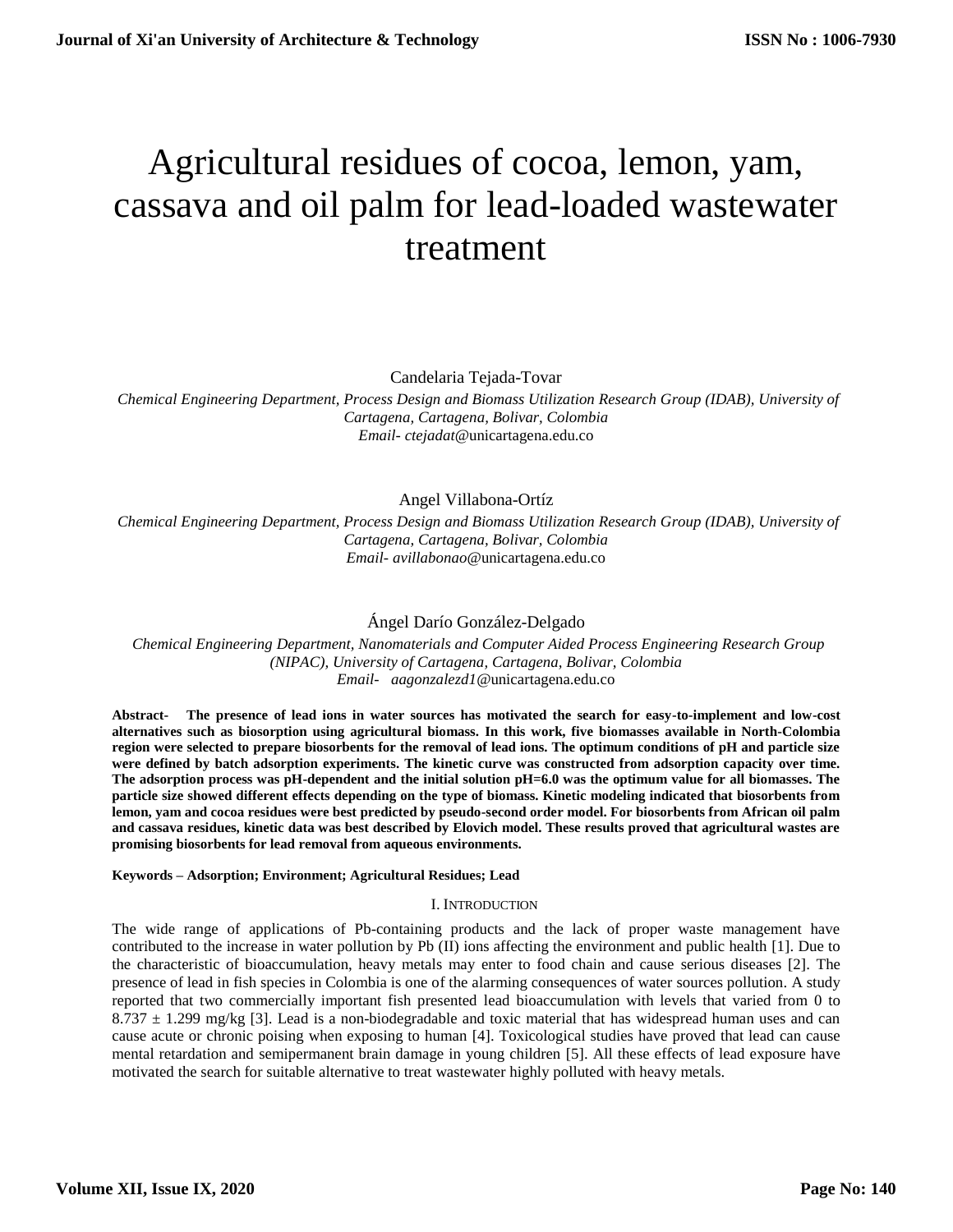Among the wide variety of technologies tested for heavy metals uptake from aqueous solution, biosorption using agricultural residues seems to be a convenient, effective and low-cost alternative to face lead remediation of aqueous environments. As Sud et al.[6] stated, the major advantages of biosorption over conventional treatment are the regeneration of biosorbents, low cost, high efficiency and minimization of waste generation [7]. Different residues from agricultural activities have showed promising adsorption capacities when treating Pb (II) containing water [8, 9]. Dead biomass is of particular economic interest because it can be used in the same way as synthetic adsorbents and repeated regeneration is possible [10].

Salihi et al.[11] developed an activated carbon from sugarcane bagasse and evaluated its effectiveness in the removal of lead ions from aqueous solution reporting a maximum adsorption efficiency of 87.3% in batch studies. Gaur et al. [12] obtained an adsorbent from soya bean in order to assess the potential of this biomaterial to adsorb lead and arsenic ions reaching maximum removal percentages around 80%. Deng et al.[13] prepared biochar from rice straw to remove nickel and cadmium ions and reported maximum adsorption capacities in the order of cadmium  $(37.24 \text{ and } 65.40 \text{ mg/g})$   $\geq$  nickel  $(27.31 \text{ and } 54.60 \text{ mg/g})$ . Villen-Guzman et al. [14] synthetized a novel biosorbent from lemon peels and evaluated its adsorption capacity for nickel ions. Authors found that this material has capacity of 36.74 mg/g and can recover 90% of Ni(II) after five consecutives sorption-desorption cycles.

This study attempts to evaluate the applicability of five biomasses from agricultural activities as low-cost biosorbents in the removal of lead ions. The effect of particle size and solution pH was evaluated to identify optimum conditions at which highest removal yield are reached. Kinetic modeling was conducted to identify the mechanism of adsorption of Pb(II) ions onto biosorbents.

The rest of the paper is organized as follows. The methodology of bio-adsorbent synthesis and batch tests are explained in section II. Experimental results are presented in section III. Concluding remarks are given in section IV.

### II. MATERIALS AND METHODS

### *2.1. Biomass preparation-*

The dead biomasses used in this work were collected from *Theobroma cacao*, *Citrus lemon, Manihot esculenta, Dioscorea rotundata* and *Elaeis guineensis* crops available in local farms of North-Colombia. These biomaterials were pretreated by washing samples with distilled water and cutting into small pieces. Then, biomasses were dried at 100°C to remove moisture content and the particle size was reduced with a grounder and mesh-sieves to 0.355 mm, 0.5 mm and 1 mm. The resulting biosorbents were: cocoa pod husk (CPH), Citrus lemon peels (LP), cassava peels (CP), yam peels (YP) and oil palm bagasse (OPB).

### *2.2. Adsorption study-*

The adsorption experiments were conducted in batch mode using a synthetic solution of lead at 1000 ppm, which was prepared by adding  $0.0799$  g of lead nitrate Pb(NO<sub>3</sub>)<sub>2</sub> onto 100 mL of water. The initial pH was adjusted to 2, 4 and 6 using solution of 0.1 M HCl and NaOH. Operating conditions such as temperature, stirring speed and biosorbent dosage were fixed in 25°C, 150 rpm and 0.5 g biomass/100 mL of synthetic solution. After six hour of contact time, the mixture of biosorbent and lead solution was subjected to centrifugation and the supernatant was collected. The remaining concentration of lead ions in supernatant simples was determined by UV-VIS spectroscopy. The adsorption efficiency was quantified using Equation 1, where  $C_0$  and  $C_e$  is the initial and remaining concentration of lead ions in the solution.

Adsorption efficiency 
$$
(\%) = \frac{(C_o - C_e)}{C_o} 100\%
$$
 (1)

### *2.3. Kinetic modelling-*

In order to model the kinetic behavior of lead adsorption onto biosorbents, samples were taken after 10 minutes of contact time and then, after 30 minutes. These samples were characterized by UV-Vis spectroscopy to determine heavy metal concentration. The adsorption capacity was calculated with the remaining concentration of the sample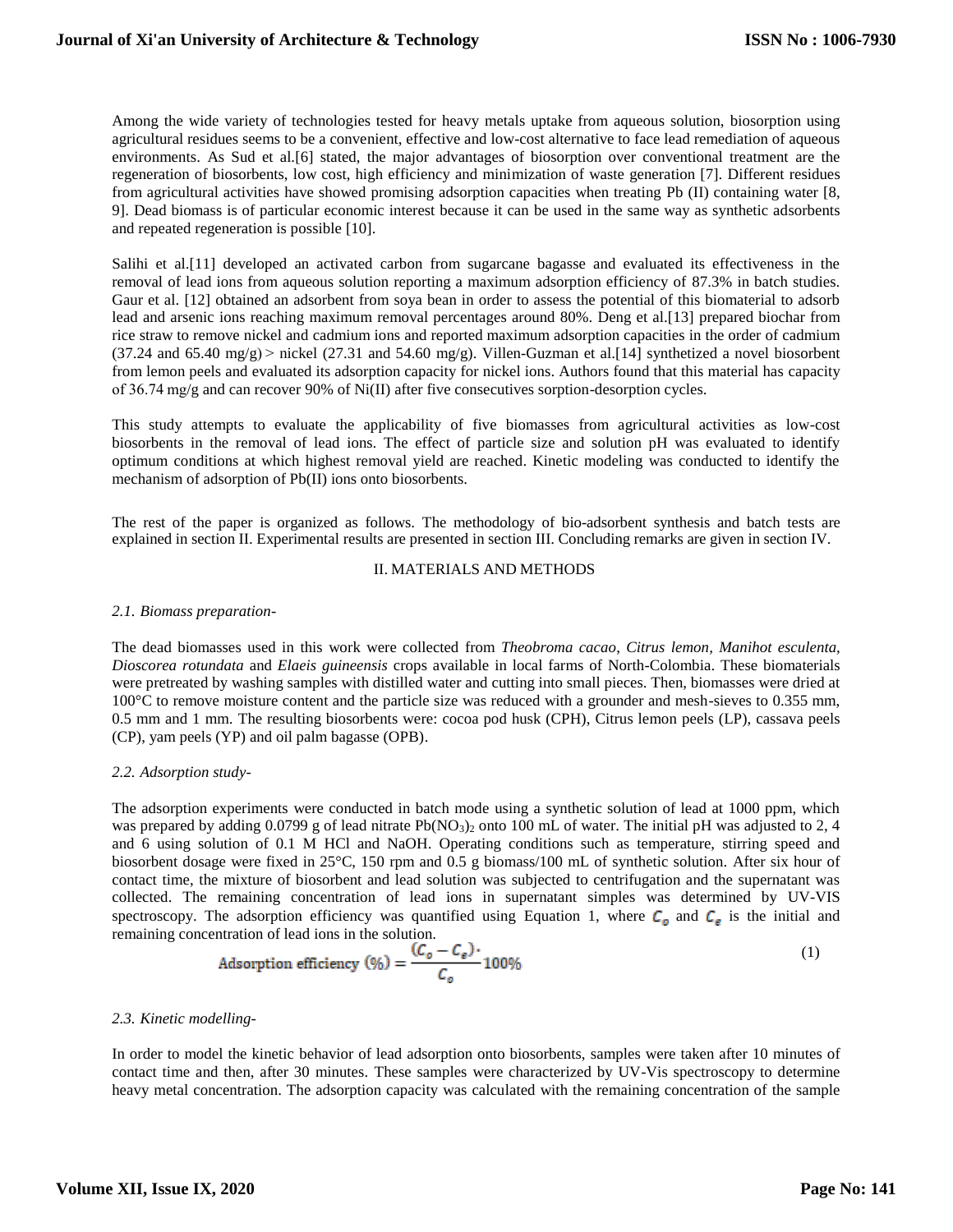collected at time t as described in Equation 2. The adsorption capacity was plotted over time to build the kinetic curve.

$$
q_e = (C_o - C_e) \cdot \frac{V}{m}
$$
 (2)

where *V* is the volume of the solution in liters and *m* is the mass of adsorbent in grams. Experimental data used for kinetic curve was adjusted to kinetic models of pseudo-first order, pseudo-second order and Elovich in order to identify the adsorption mechanism followed by the biomasses. Table 1 reports the mathematical formulation for these kinetic models.

| Table-1 Mathematical expressions of kinetic models |                                                                   |                                                                                                           |
|----------------------------------------------------|-------------------------------------------------------------------|-----------------------------------------------------------------------------------------------------------|
| <b>Kinetic model</b>                               | <b>Equation</b>                                                   | <b>Parameters</b>                                                                                         |
| Pseudo-1st-order                                   | $q_t = q_e(1 - e^{-kt})$                                          | $q_e$ Adsorption capacity at equilibrium (mg/g)<br>$k_1$ , pseudo-1st-order constant (min <sup>-1</sup> ) |
| Pseudo-2nd-order                                   | Чt                                                                | $k_2$ pseudo-2nd-order constant (g/mg.min)<br>$q_e$ Adsorption capacity at equilibrium (mg/g)             |
| <b>Elovich equation</b>                            | $q_t = \frac{1}{\beta} \ln(\alpha \beta) + \frac{1}{\beta} \ln t$ | $\alpha$ , Elovich constant (mg/g min)<br>$\beta$ , Elovich exponent (g/mg)                               |

#### III. EXPERIMENT AND RESULT

#### *3.1. Adsorption study-*

*Effect of particle size:* Figure 1 shows how the particle size of biosorbents contributed to reach high removal efficiencies for lead uptake. The CP and OPB biomasses reported more favorable performance when reducing particle size to 1 mm. The YP and CPH biomasses achieved the maximum adsorption efficiencies at 0.355 mm, which is the smallest particle size tested in this work. For LP biomass, optimum particle size was 0.5mm. These results revealed that the effect of particle size may vary among materials owing to the complexity associated with significant change in physical and chemical properties of substances [15]. Even though it is expected that the smaller particle size, the higher surface area and adsorption capacity, several works have reported different trends on adsorption performance when varying the particle size. For example, Nnaji et al. [16] used different species of sawdust to remove lead from water and stated that optimum particle size was 1.18 mm for *Pycnanthus angolensis* and 0.85 mm for *Khaya ivorensis* among a wide range that varied from 0.30 to 2.36 mm.



Figure 1. Influence of particle size on lead biosorption process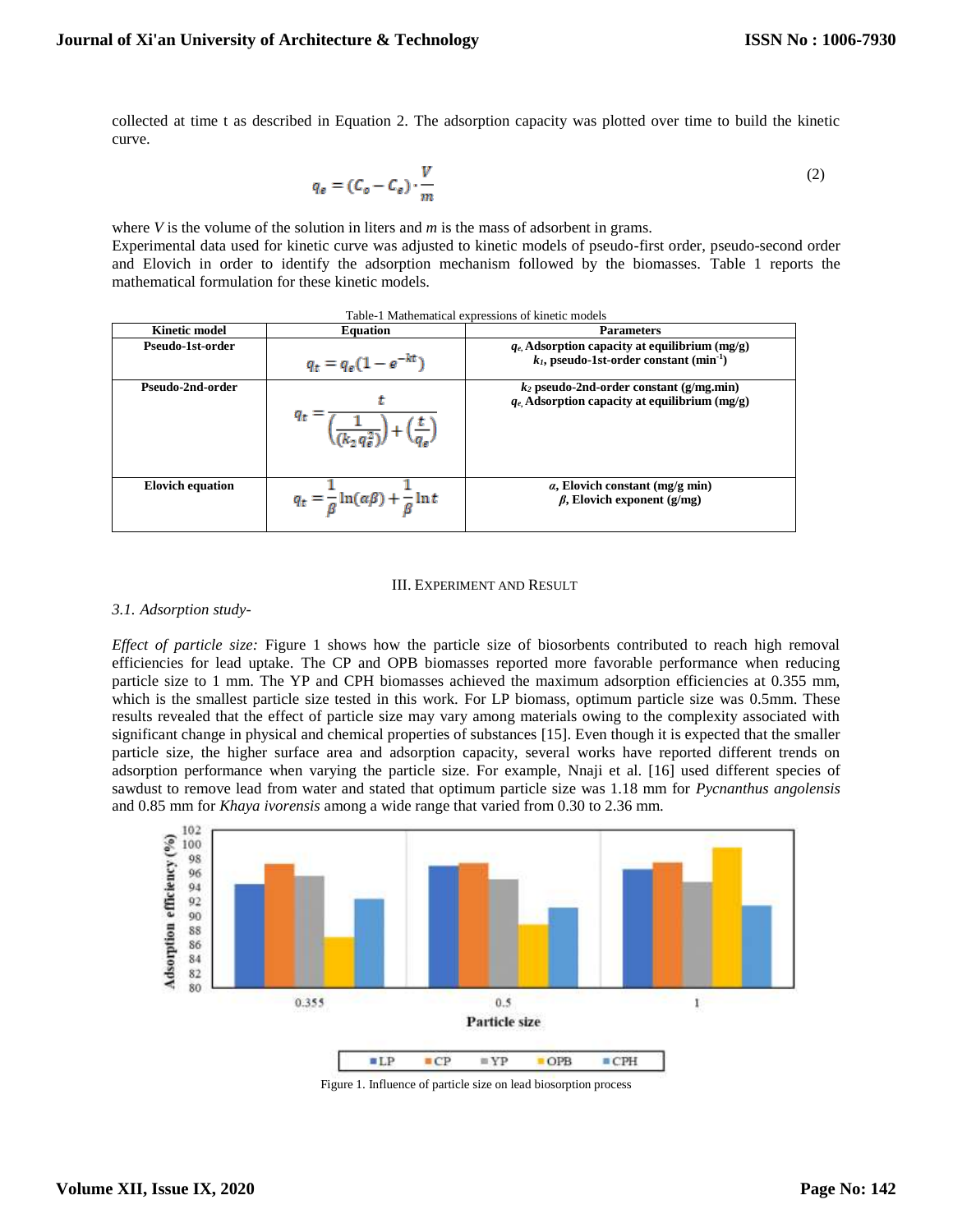*Effect of initial pH:* Figure 2 depicts the adsorption efficiencies estimated for the three pH values (2, 4 and 6) selected in this study. For all biomasses, the optimum pH value was 6 revealing the favorability of lead adsorption when the system tends to more alkaline conditions and the high pH-dependency of this process. Gaur et al. [12] reported that the optimum adsorption (74.67%) of Pb(II) occurred at pH 4 using a biosorbent prepared from soya bean. Moyo et al. [17] used maize tassel based activated carbon to remove lead ions and evaluated the effect of solution pH indicating that the optimum adsorption was reached at pH 5.4, which is in concordance with the results obtained in this work. In acid solutions (e.g. pH=2), the presence of high concentration of hydronium ions affects the solubility of metal ions in the solution and occupies the available sites in biomass surface for heavy metal uptake [2].



Figure 2. Influence of initial solution pH on lead biosorption process

## *3.2. Kinetic modeling*

The experimental data of adsorption capacities over time was used to build the kinetic curve shown in Figure 3. Lemon peel biomass reached the lowest adsorption capacities while similar trends are observed for the CP, YP, CPH and OPB biomasses. For most of the biomasses, optimum adsorption performance is obtained in the first 30 minutes of contact time, which revealed the speed at which biomass get equilibrium conditions. These results were expected owing to the saturation of active sites when the biosorbent has interacted with the heavy metal ions for longer time.



Figure 3**.** Kinetic curves of biosorbents for Pb(II) uptake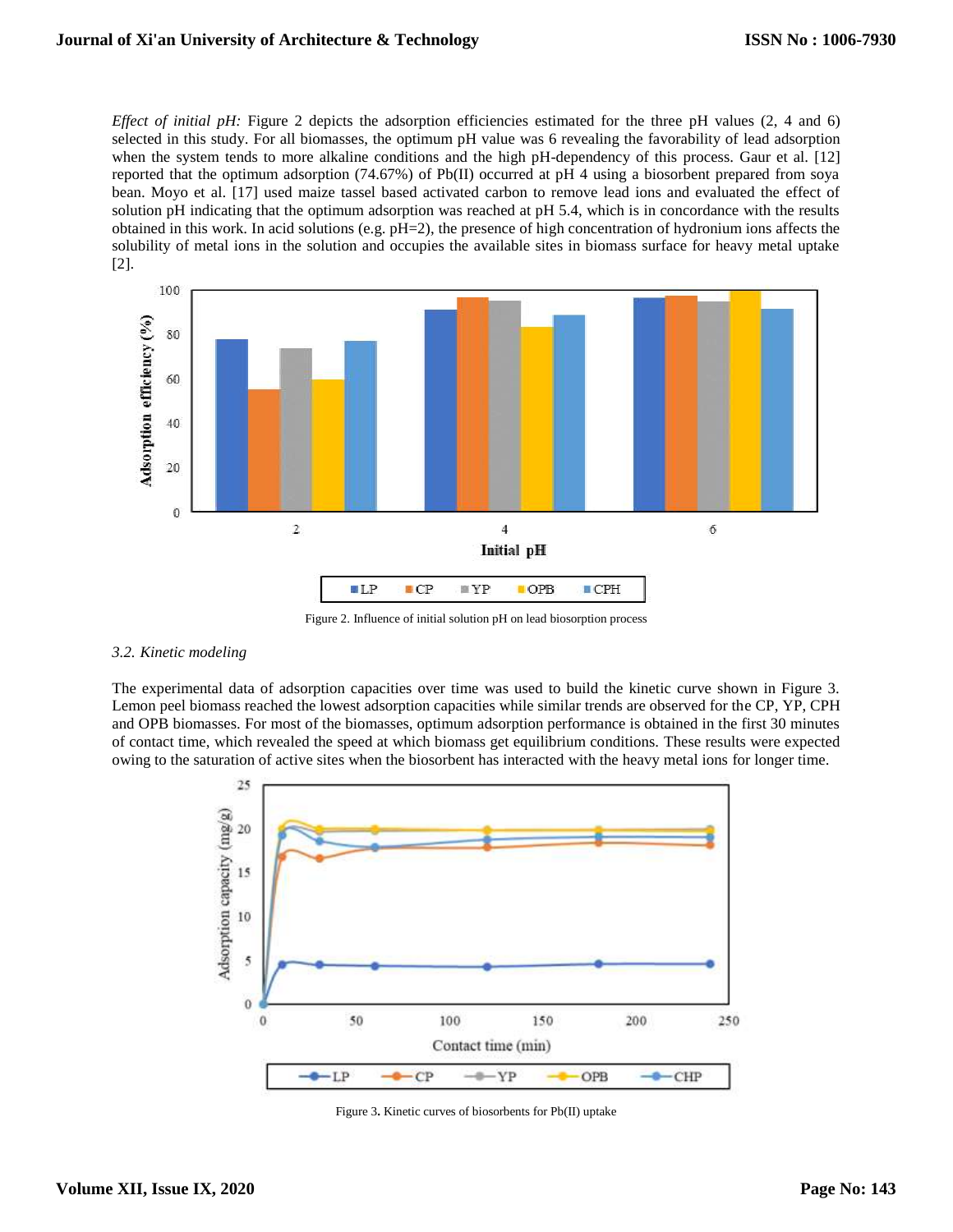In order to analyze the mechanism governing adsorption of lead onto agricultural biomasses, the kinetic data shown in Figure 3 were fitted to pseudo-first order, pseudo-second order and Elovich following the mathematical expression of Table 1. Figures 4-6 depicts the predicted curves for the kinetic models as well as the sum of square errors (SSE) that inform how properly the model fit the experimental data. The biosorbents from lemon, yam and cocoa residues accounted for a kinetic phenomenon that best fitted pseudo-second order model. Based on the work conducted by Alghamdi et al.[18], the fitting to this model suggested that the rate-limiting step of lead adsorption is controlled by chemical adsorption by sharing or exchanging of electrons between biosorbent and heavy metal ions. The adsorption kinetic of biosorbents from African oil palm and cassava residues is best described by Elovich model, thus, adsorption of Pb(II) ions onto the studied biomasses may be controlled by a second order reaction, with an heterogeneous adsorbent surface and different activation energies [19].



Figure 5. Pseudo-second order modeling of experimental data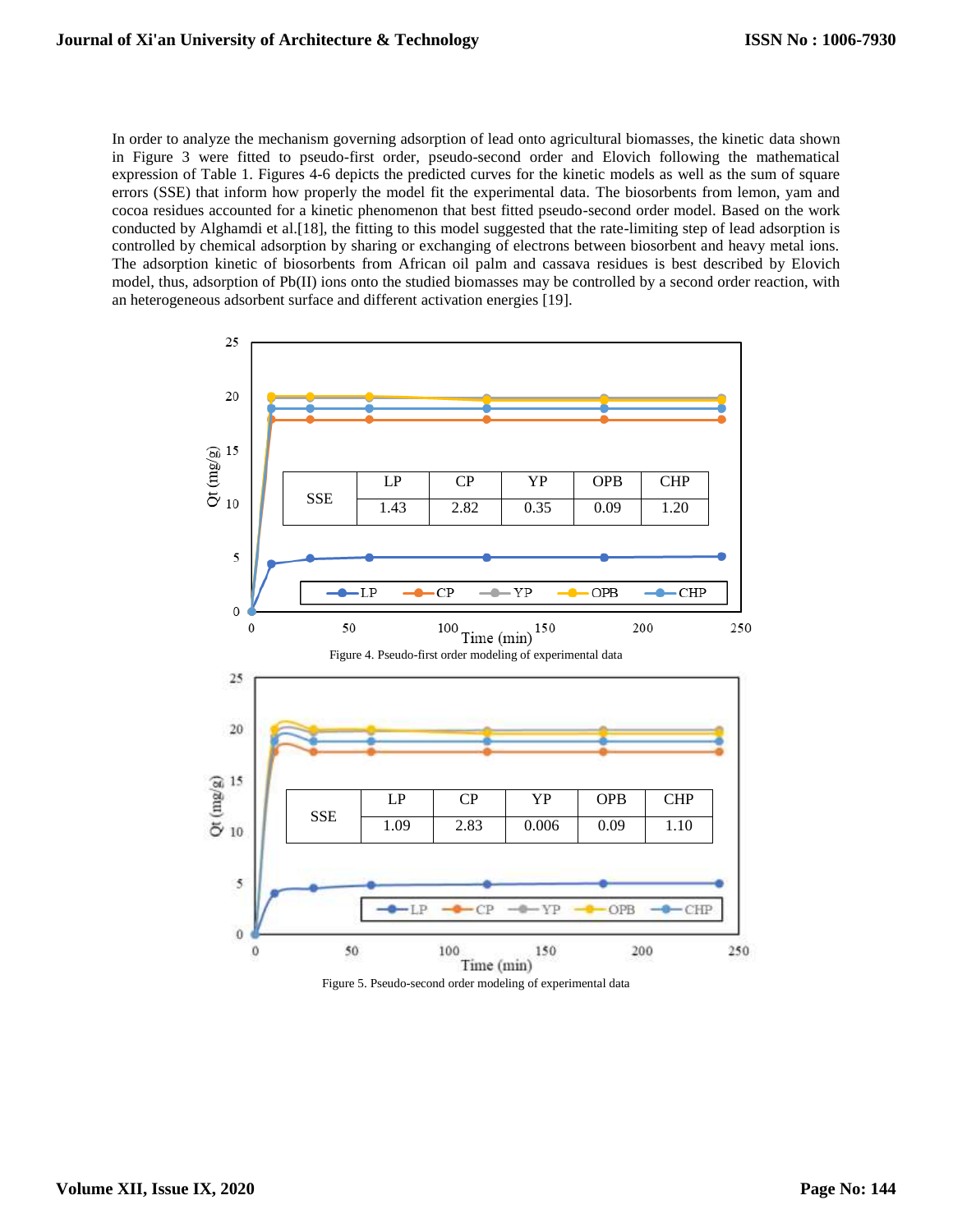

Figure 6. Elovich modeling of experimental data

### IV.CONCLUSION

This work provided key findings on the optimum conditions to perform batch adsorption experiments to remove lead ions from aqueous solution by using agricultural residues. The pH solution showed to be an important parameter for all biosorbents and optimum adsorption efficiencies were reached at higher pH value (pH=6.0). In the case por particle size, results differed from what was expected of adsorption enhancement with small size particles and difference optimum values were obtained depending on the type of biomass. The biosorbents from lemon, yam and cocoa residues accounted for a kinetic phenomenon that best fitted pseudo-second order model. The adsorption kinetic of biosorbents from African oil palm and cassava residues is best described by Elovich model.

### AKNOWLEDGEMENTS

Authors would like to express their gratitute to University of Cartagena for providing reagents and equipment to conduct this work.

### REFERENCES

- [1] Xu M, Liu J, Hu K, et al. Nickel(II) removal from water using silica-based hybrid adsorbents: Fabrication and adsorption kinetics. *Chinese J Chem Eng* 2016; 24: 1353–1359.
- [2] Moreno-Sader K, García-Padilla A, Realpe A, et al. Removal of Heavy Metal Water Pollutants ( Co2+ and Ni2+) Using Polyacrylamide/Sodium Montmorillonite (PAM /Na-MMT) Nanocomposites. *ACS Omega* 2019; 4: 10834–10844.
- [3] Noreña-Ramirez D. Heavy metals (Cd, Pb and Ni) in fish species commercially important from Magdalena river, Tolima Tract, Colombia. *Rev Tumbaga* 2012; 7: 61–76.
- [4] Ferreira de Mattos, Gonzalo Costa C, Savio F, Alonso M, et al. Lead poisoning: acute exposure of the heart to lead ions promotes changes in cardiac function and Cav1.2 ion channels. *Biophys Rev* 2017; 9: 807–825.
- [5] Surisetty V, Kozinski J, Nageswara L. Biosorption of Lead Ions from Aqueous Solution Using Ficus benghalensis L. *J Eng* 2013; 2013: 1–9.
- [6] Sud D, Mahajan G, Kaur M. Agricultural waste material as potential adsorbent for sequestering heavy metal ions from aqueous solutions - a review. *Bioresour Technol* 2008; 99: 6017–6027.
- [7] Lebeau T, Bagot D, Jézéquel K, et al. Cadmium biosorption by free and immobilised microorganisms cultivated in a liquid soil extract medium: Effects of Cd, pH and techniques of culture. *Sci Total Environ* 2002; 291: 73–83.
- [8] Ménesguen A, Lacroix G. Modelling the marine eutrophication: A review. *Sci Total Environ* 2018; 636: 339–354.
- [9] Madhu Agarwal R, Singh K. Heavy metal removal from wastewater using various adsorbents: a review. *J Water Reuse Desalin* 2019; 30: 387–419.
- [10] Tabatabaee A, Dasrgoshadeh F, Tabatabaee A. Biosorption of Heavy Metals by Low Cost Adsorbents. *Int Sch Sci Res Innov*; 8.
- [11] Salihi IU, Kutty S, Isa M. Adsorption of Lead ions onto Activated Carbon derived from Sugarcane bagasse.